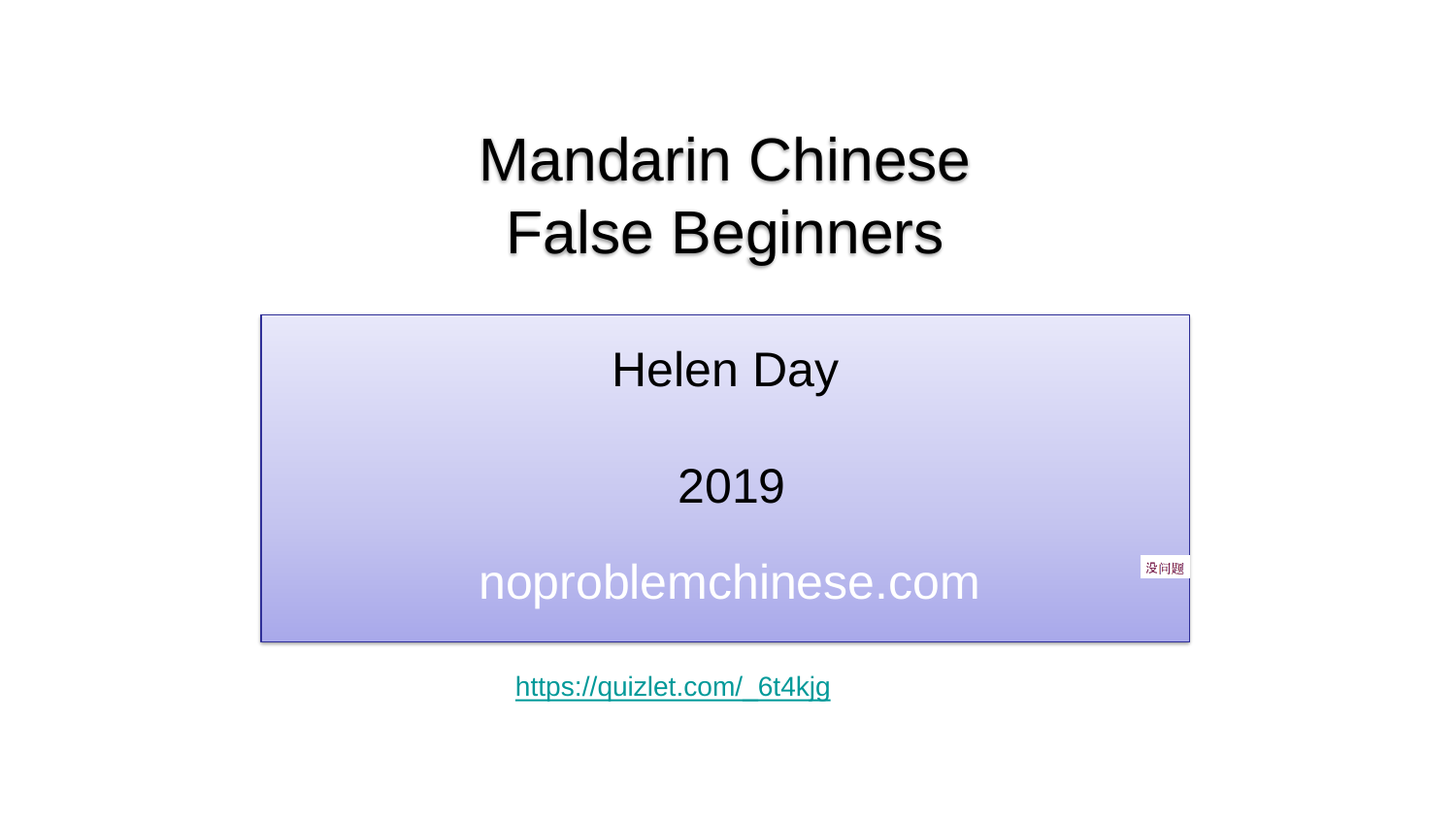This lesson was (I hope) a very gentle introduction back into Chinese. Nothing but revision of some basic radicals and vocabulary such as:



Also numbers – 10

New vocab (you tell me, although I think we've done it before) :  $\angle I$  hong2 = red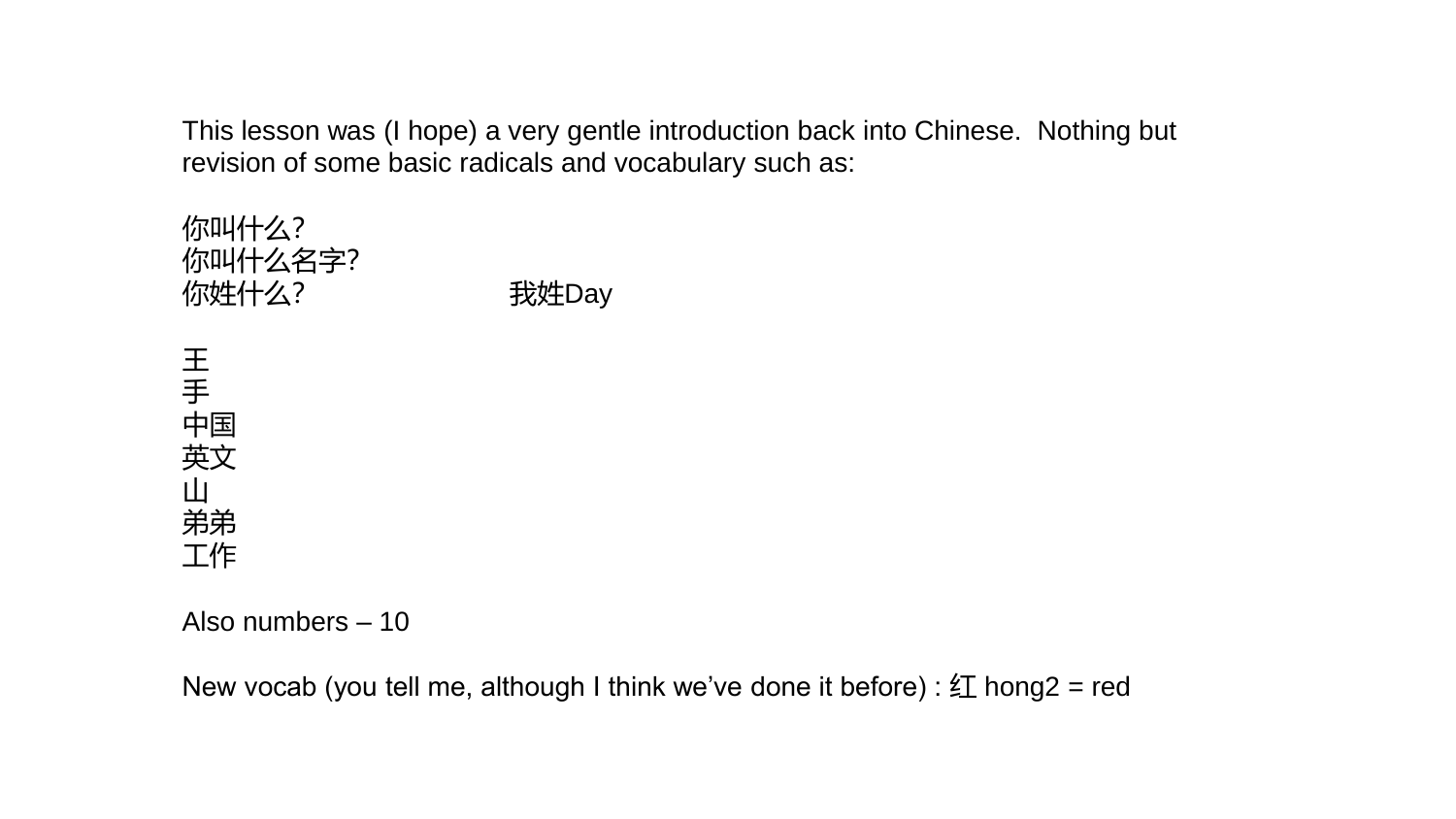## Simple conversations

- 1. Hello
- 2. How are you? And you?
- 3. What's your name?
- 4. What's your surname
- 5. Where are you from?
- 6. Where do you live?
- 7. What's *St Albans* like?
- 8. Can you speak Chinese?
- 9. How many people are there in your family?
- 10.Who is there in your family?
- 11.Do you have children?
- 12.How many children have you got?
- 13.How old are they?
- 14.What job do you do?
- 15.Do you like your job?
- 16.Where's the bar?
- 17.What would you like to drink?
- 18.How much does it cost?
- 19.What's the date today? And the day of the week?